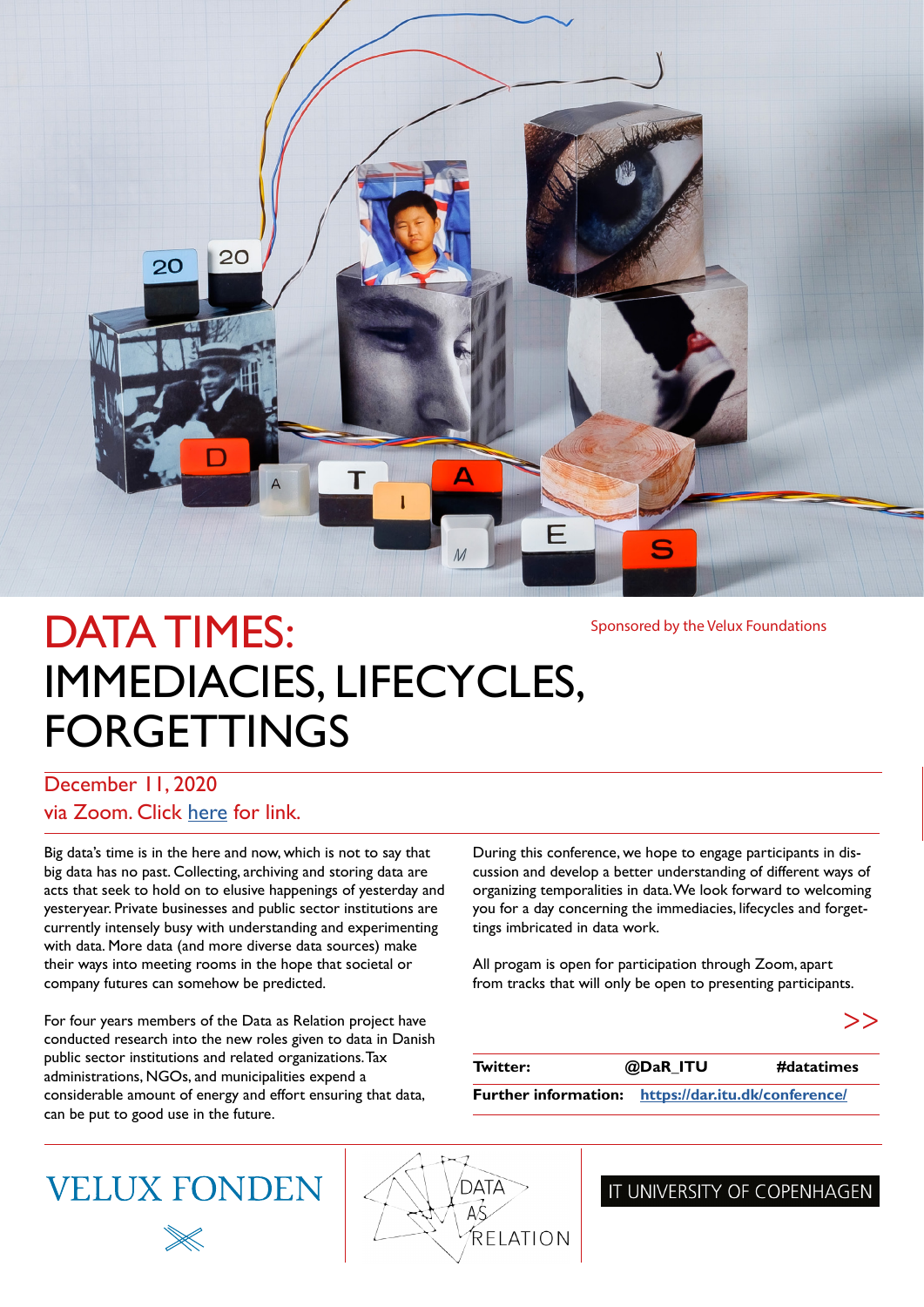#### PROGRAM

| $09:00-09:10$<br>09:10-09:40 | Welcome by Brit Ross Winthereik<br>In the Shadow of the Future:<br>Reckoning with Climate Data                                        | $13:30 - 14:45$ | <b>PARALLEL SESSIONS:</b><br><b>TRACK 5</b><br><b>TRACK 6</b> |
|------------------------------|---------------------------------------------------------------------------------------------------------------------------------------|-----------------|---------------------------------------------------------------|
|                              | Keynote by Hannah Knox,                                                                                                               | $14:45 - 15:00$ | <b>BREAK</b>                                                  |
|                              | University College London                                                                                                             | $15:00 - 15:20$ | Framing Presentation by                                       |
| 09:40-09:50                  | <b>BREAK</b>                                                                                                                          |                 | Data as Relation                                              |
| $09:50 - 11:05$              | <b>PARALLEL SESSIONS:</b>                                                                                                             | $15:20 - 16:00$ | Roundtable                                                    |
|                              | TRACK I<br>TRACK 2                                                                                                                    | $16:00 - 16:30$ | Keynote by Kirsten Astrup and<br>Maria Bordorff, artists      |
| $11:05 - 11:15$              | <b>BREAK</b>                                                                                                                          | $16:30 - 16:45$ | Closing remarks                                               |
| $11:15 - 11:45$              | Datasets and Data Bodies:<br>Rethinking the politics of data reuse<br>Keynote by Nanna Bonde Thylstrup,<br>Copenhagen Business School |                 |                                                               |
| $11:45 - 13:00$              | <b>PARALLEL SESSIONS:</b><br>TRACK 3<br>TRACK 4                                                                                       |                 | <b>MARTIN HALL</b>                                            |

Ï



### PARALLEL SESSIONS

13:00-13:30 LUNCH BREAK

| 09.50-11:05     |                          | 09:50-11:05 |                       |
|-----------------|--------------------------|-------------|-----------------------|
| <b>TRACK I:</b> | <b>PREDICTION AND AI</b> | TRACK 2:    | <b>DIGITAL BODIES</b> |

*Through data? On the temporality and materiality of algorithmic transparency* Loup Cellard, University of Warwick

*Data and Subjects: from Epistocracy to Algoracy* Agne Alijauskaite, Vilnius University

*Tracing Predictions and Data Work in Healthcare: Apparatus and Diffraction* Carsten Østerlund, Syracuse University

*Falling apart-world and the repair of ADM system*s Minna Ruckenstein, University of Helsinki

*Data as Event* Gloria González Fuster, Vrije Universitet Brussel and Rocco Bellanova, University of Amsterdam

*Invisible Urgencies: Data Practices and Data Temporalities among Danish organ Transplant Coordinators* Anja Marie Bornø Jensen, University of Copenhagen

*Humanitarian Data Hoards in the Za'atari Refugee Camp, Jordan* Ditte Kleif and Michael A. Ulftstjerne, Aalborg University

*Digital Bodies in aid: from cradle to grave* Kristin Bergtora Sandvik, University of Oslo